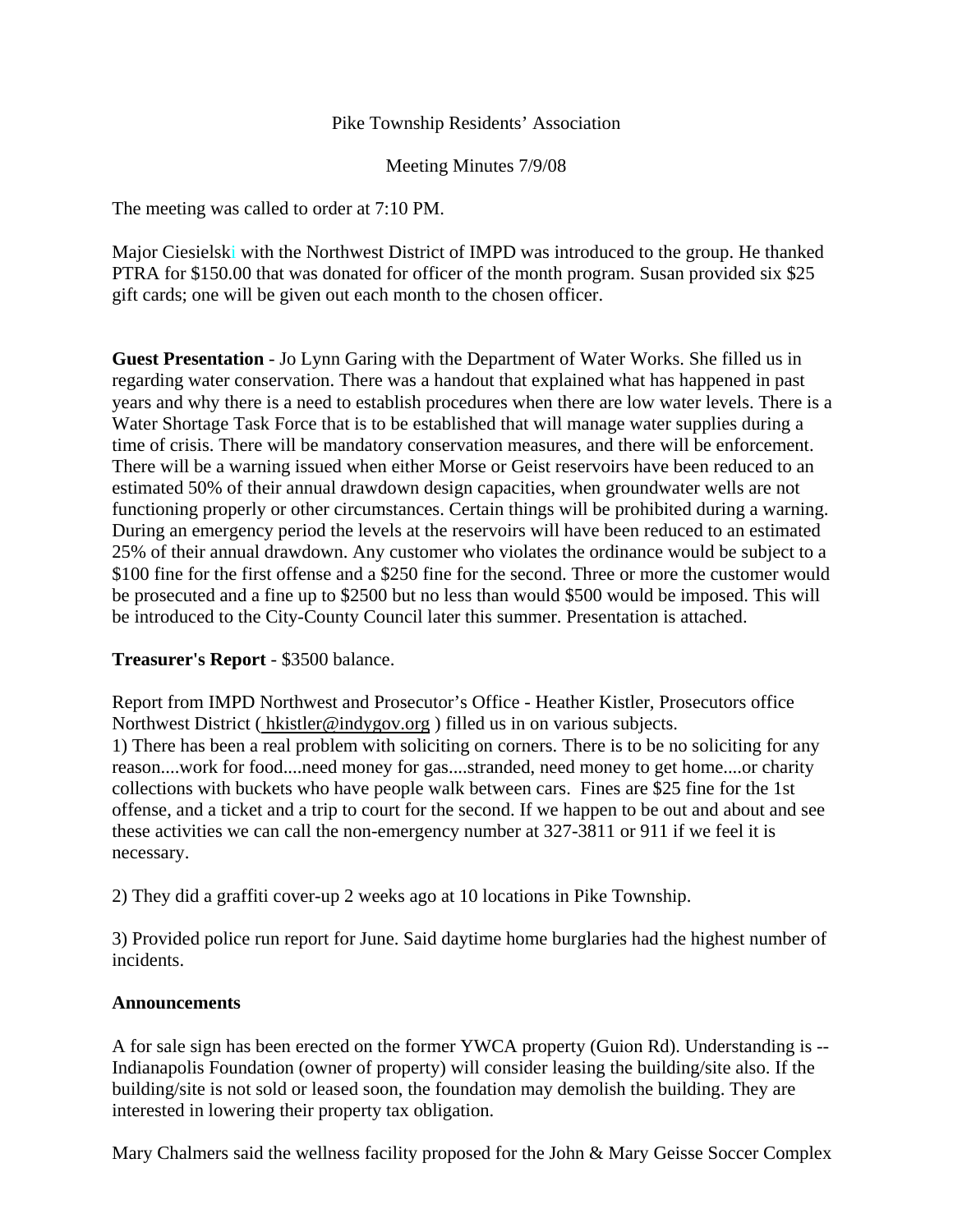of Eagle Creek Park has been withdrawn. The Parks Dept. is committed to continuing their efforts to locate funding to pave the parking areas and construct a small building to house concessions, restrooms and storage. Susan read the official press release from Joseph Wynns, Director, Park Dept., announcing the decision not to pursue the wellness facility.

Jerry Fisher was introduced to the group. Nomination as a board member and Secretary was made. Motion made, duly seconded. Jerry elected to the board and Secretary position.

The Golden Skillet has closed on 56th and Georgetown. Upon approval, AutoZone will lease the site. Existing restaurant building to be demolished. New AutoZone building to be constructed.

IMPD Community day on 7/30 from 4 - 8 pm at Guion Creek Middle School, 52nd Street.

Tax abatement approved for 9550 Zionsville Rd....DCL Medical Laboratories. There will be 125 new jobs at the facility starting at \$18.49/hr., 152 jobs retained @ \$22.19/hr. It is a \$2.5 million project.

## **Liquor Permits**

Hearing scheduled for July 21, 2008, 9:30 AM, Rm 260, City-County Building

New beer/wine 3671 W/ 86th St. - Hooka Lounge

Renewals, Beer, Wine & Liquor 5620 Georgetown - Kelly's Pub 3912 Vincennes Rd. - Embassy Suites North 3508 W. 86th St. - Daruma Japanese 5910 W. 86th St - Ted's Montana Grill

7834 N. Michigan Rd. - Just Wing'n It - transfer of ownership

## **Land Use - New Petitions**

**1) 7150 Marsh Rd. - 2008-APP- 041** - Drury Development - requesting approval of modification of the plan. They are to build a 5 story - 70' tall Drury Inn at 71st and Marsh Road. There is no problem with zoning. The neighbors are unhappy. There is landscaping that will help to block the view, but that was not good enough. Eventually there would also be a restaurant and office building (2 story) developed on the site. There was a recommendation from the board that it be approved. Also, a letter was read from Counselor Evans, District 1, who supports the petition. Ed S. made motion to support with commitments, landscaping and site plans; Don seconded. Motion carried with one opposition.

**2) 4930 Lafayette Rd. - 2008-APP-056** - KEI, LLC, requests approval to modify commitments: - trash collection between 7:00 am - 9:00 pm Mon - Fri.

- only east end cap tenant allowed 11:00 pm - 7:00 am deliveries

- no outside audio except for bank drive through window or a drive-thru menu board speaker.

- no carry out alcohol except outdoor seating served in family style restaurant setting.

- business center operations 6:00 am - midnight, 7 days/week with east end cap tenant allowed 24 hr operation.

- language regarding construction of a sidewalk - eventually - to specifications of Dept of Public